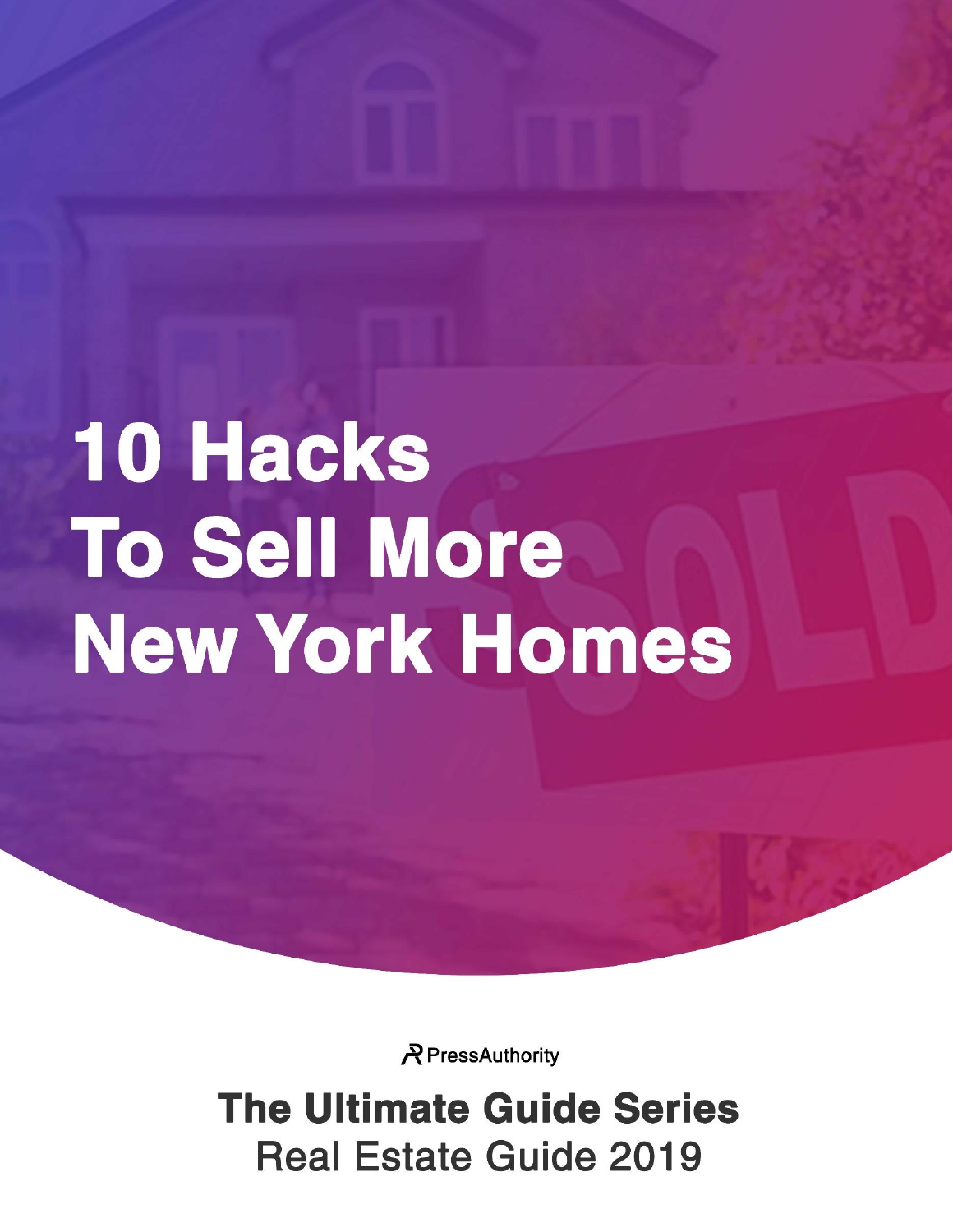**In an industry as fiercely competitive as real estate, many agents struggle to differentiate themselves. This** *Ultimate Guide* **gives you everything you need to quickly stand out from your competitors, become the go-to local agent and ultimately sell more homes in your area.**

#### **1. Sell the Dream**

If you're listing homes for sale, it's important to create descriptions that will jump off the page and grab the buyer. A good tactic is to appeal to the buyer's emotions. Use emotive keywords that paint a vivid picture. It's not just about telling facts but also about selling the dream.

Neuroscience tells us people buy with emotion and justify with logic. Use emotional words and concepts strategically when describing your listings to grab your client's heart.

#### **2. Killer Newsletters**

Once you decide to incorporate an email campaign into your real estate marketing strategy, create killer email newsletters your clients always want to open. Send these on a regular basis to keep a presence in your client's subconscious.

The subject line is the first thing potential clients will see, so use a strong subject line to capture the attention of your readers. Email newsletters should also be based on a visually appealing template and include a call to action that engages readers and converts leads into clients.

# **3. Neighborhood Tours**

When it comes to great marketing, nothing beats the personal engagement that comes from hosting a fun event for your sphere. Even better, why not host an event that shows off your own love and expert knowledge about your area?

Luxury Manhattan Real Estate Agent *Jeff Goodman* does just that. Goodman organizes regular walking tours of historic Manhattan neighborhoods for his sphere. Since he hires a professional tour guide for the events, he generally gets 70 or more people to attend each tour.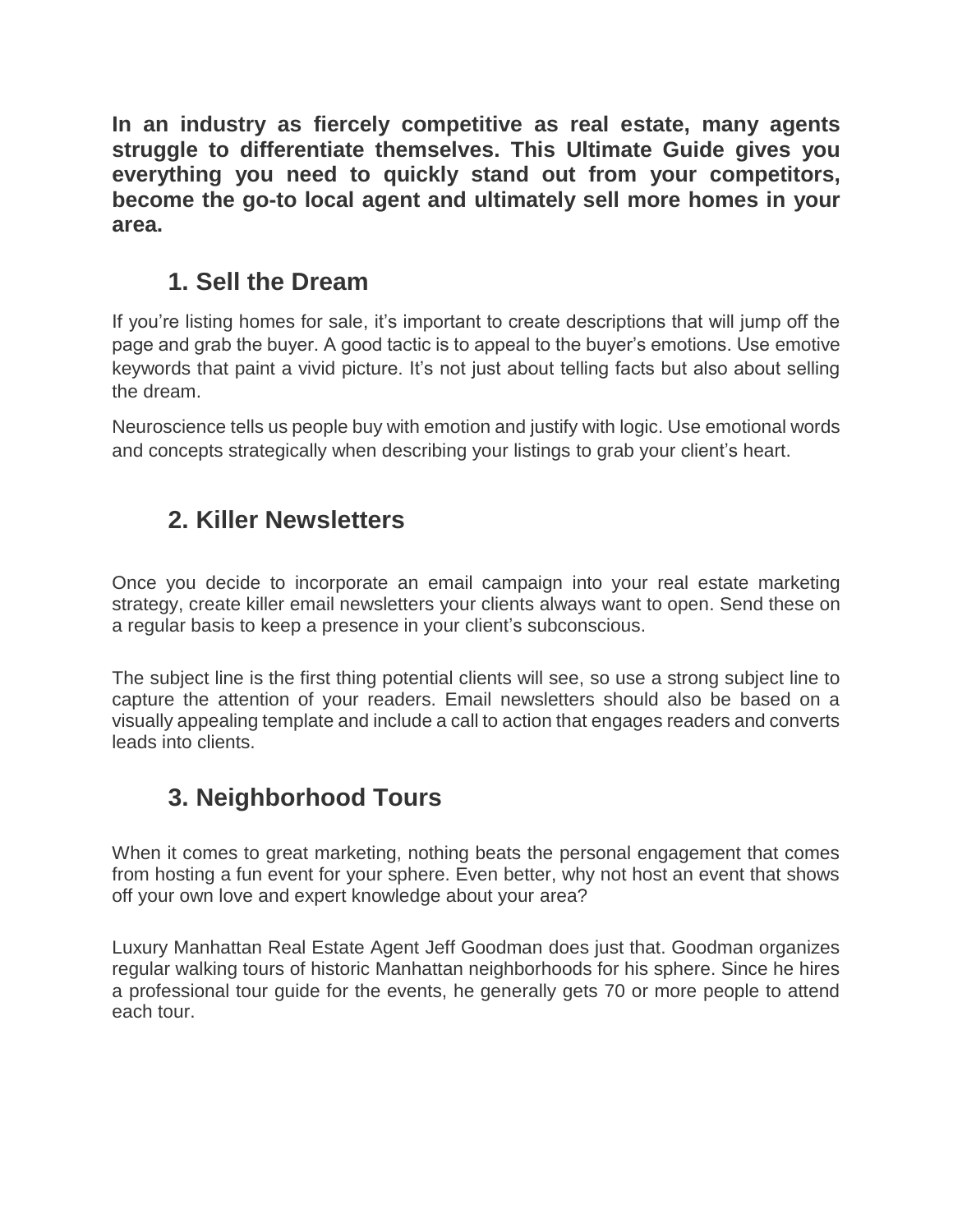#### **4. Go Live!**

Let's face it — when scrolling through a social media feed, a "Live Now" tag is pretty much irresistibly clickable. People are just naturally curious. Seeing a new listing for the first time? Why not show your audience via livestream? They'll feel like they're getting the inside scoop, and you'll be able to build your audience and get more leads. That's a winwin situation.

# **5. Take Advantage of Google**

Search engine optimization (SEO) is a terrific way to use your business content to increase website visitors and expand the reach of your marketing. Certain keywords like "houses for sale," "MLS," and "for sale by owner" have higher SEO value than other terms. Optimize your online content even more with keywords that are extremely local like "Prospect Heights townhouse" rather than general like "real estate for sale."

**ProTip**! Getting a link to your website (backlink) on reputable websites will boost your credibility in Google's eyes. As a consequence, they will push you up the results pages and drive more traffic to your website.

# **6. Instagram Stories**

With one billion monthly users, Instagram's popularity continues to grow as other social media platforms plateau. To maximize your real estate marketing with the platform, use Instagram Stories to promote your listings and give your audience a look at your day-today life as an agent.

In addition, Instagram Stories lends itself well to follower engagements because users automatically see your stories at the top of your feed. Maximize this feature by incorporating a poll or using the Highlights feature to promote specific listings.

# **7. Viral Infographics**

Infographics take useful data and present them in an attractive and easy to read format. If you're on any Pinterest or Facebook real estate groups, you've likely seen and shared dozens of infographics already.

Infographics can be used to display information about your area of coverage. You can compile information in an engaging digestible format which warms potentials clients.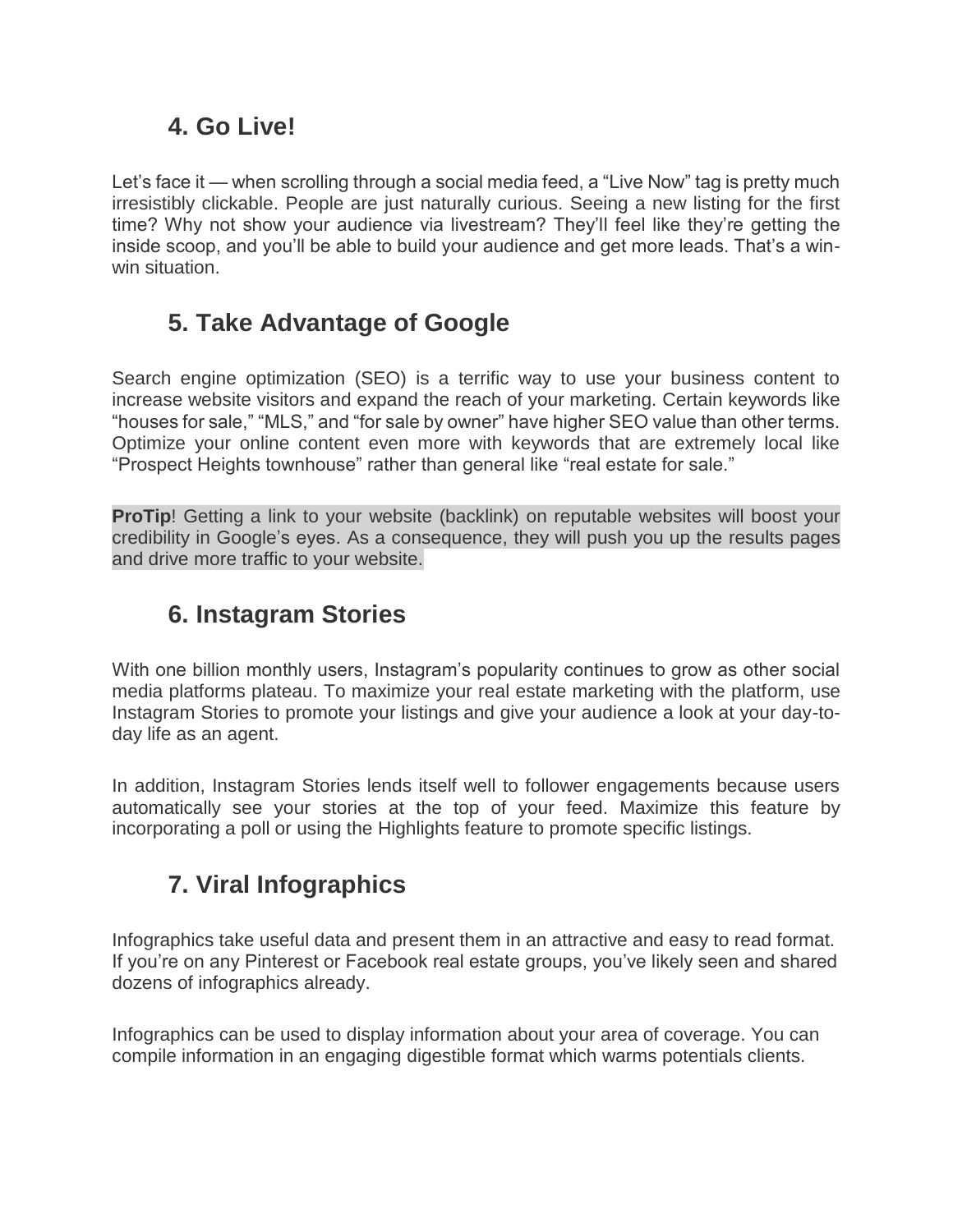#### **8. Use the Press to Become An Expert**

While many agents think PR is something that only celebrities and titans of industry can afford, very few realize they can do this on a small budget. By featuring your real estate business and listings in the press, you position yourself as the go-to expert for your area.

Getting featured in trusted press outlets establishes you as the real estate expert in your area. People will always buy from experts first.

**ProTip!** PressAuthority can guarantee you press coverage in major news outlets. We craft compelling features about you and your listings which will get published by outlets like Forbes, Reuters and Yahoo. *To get featured contact* [hello@pressauthority.net](mailto:hello@pressauthority.net)

# **9. Embrace Retargeting**

Retargeting is the technique of consistently displaying advertising to people that visit your website. A powerful way to enhance your marketing is to set up retargeting campaigns.

The idea is to craft a great ad copy that directs people to a dedicated landing page or a single-property website with the listing you're marketing. The ad follows your site visitors across the Internet and social media helping you redirect the traffic back to your site when they're more ready to reach out.

#### **10. Market to Millennials**

It's estimated that 35 percent of all real estate buyers in 2017 were millennials. This is up from 32 percent in 2015 and will only continue to grow. In fact, the market is so important that Zillow recently launched a real estate portal just for millennials.

To maximize the impact of your marketing on millennials, offer experiential marketing like in-person classes and events. Creating a brand that is authentic, informative and sociable will help you get over the finish line with millennial buyers.

**The perfect real estate marketing depends on your market and preferred strategies. Use as many of our hacks as you can, to build a constant flow of qualified warm leads. Inevitably, establishing yourself as the go-to expert in your market will ensure people naturally gravitate towards you when they want to buy real estate.**